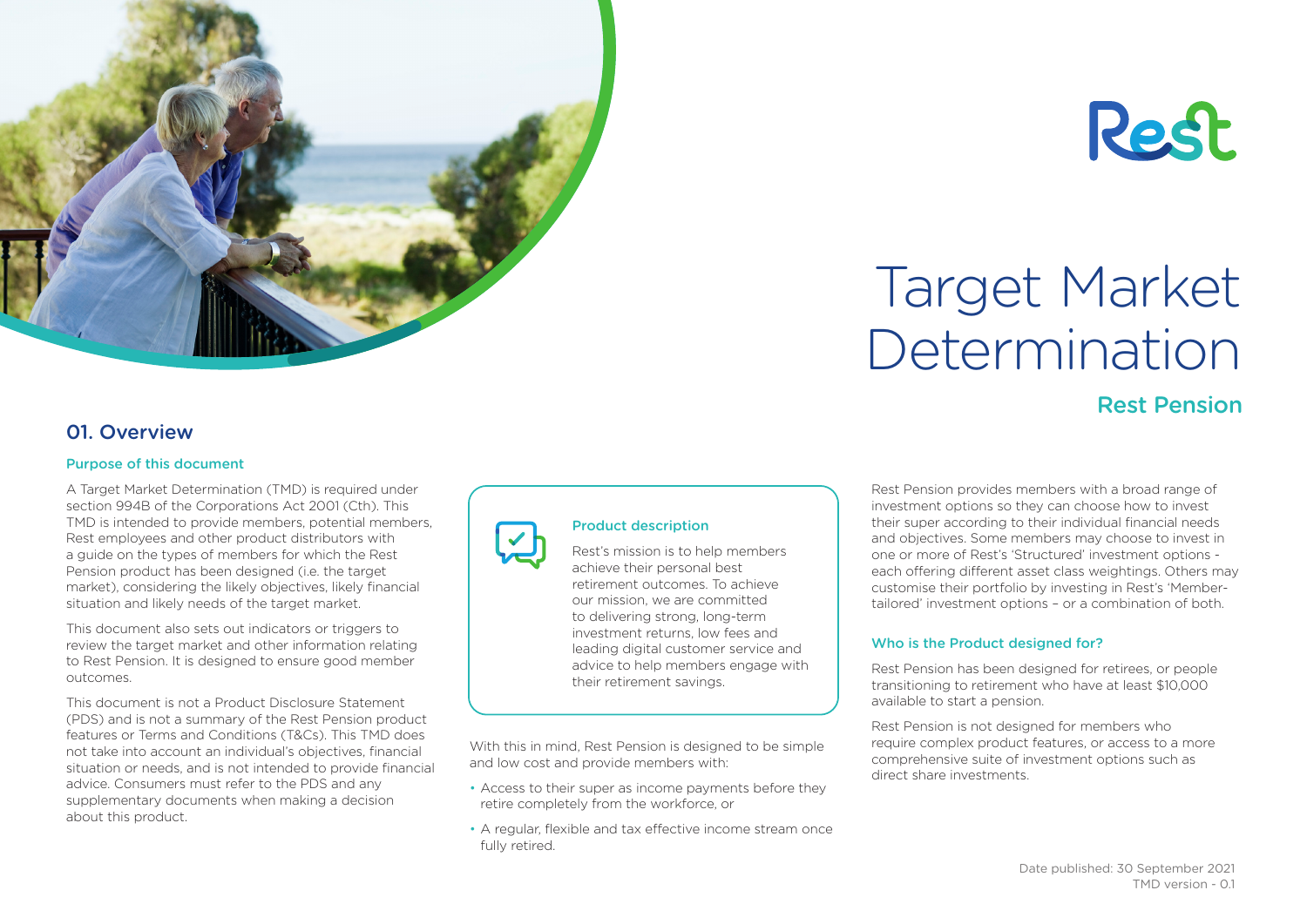## 02. Key Product attributes (investment options)

Rest Pension has key attributes that make it likely to be consistent with the likely objectives, financial situation and needs of the target market because it offers a range of investment options to suit a variety of financial needs and objectives, with members able to choose a combination of options to suit their personal level of risk and return.

#### Investment options

The range of investment options in Rest Pension are summarised below, and outlined in Table 1:

- Cash
- Capital Stable
- Bonds
- Balanced (default option)
- Core Strategy
- Diversified
- Property
- Balanced Indexed
- High Growth
- Sustainable Growth
- Shares
- Australian Shares
- Australian Shares Indexed
- Overseas Shares
- Overseas Shares Indexed

#### Member segmentation definitions

While recognising that no two Rest members are the same, there are common member characteristics which Rest applies to segment the design of our products, and the services we provide to members.

The table on page 3 outlines the segments and describes the 'persona' of, and the options that are most suited to, a typical member within each segment.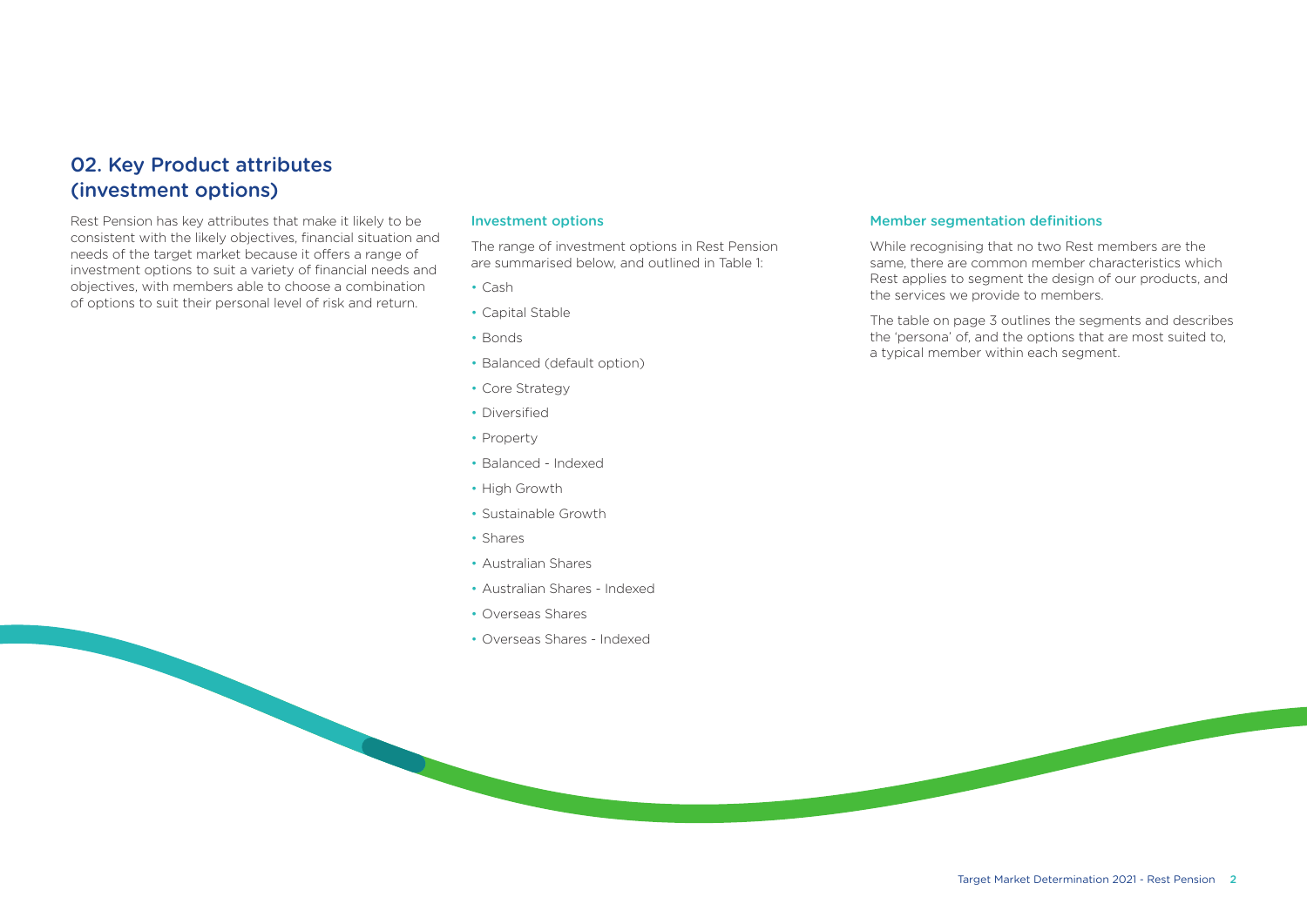| Member segmentation definitions (continued) |                                                                                                                                                                                                                                                                                                    |                                                                                                                                                                                                                                                                                         |                                                                                                                                                                                                                                                                                          |                                                                                                                                                                                                                                                                                                                                                                               |                                                                                                                                                                                                                                                                                                                                                                           |                                                                                                                                                                                                                                                                                                                                                                        |                                                                                                                                                                                                                                                                                                                                      |
|---------------------------------------------|----------------------------------------------------------------------------------------------------------------------------------------------------------------------------------------------------------------------------------------------------------------------------------------------------|-----------------------------------------------------------------------------------------------------------------------------------------------------------------------------------------------------------------------------------------------------------------------------------------|------------------------------------------------------------------------------------------------------------------------------------------------------------------------------------------------------------------------------------------------------------------------------------------|-------------------------------------------------------------------------------------------------------------------------------------------------------------------------------------------------------------------------------------------------------------------------------------------------------------------------------------------------------------------------------|---------------------------------------------------------------------------------------------------------------------------------------------------------------------------------------------------------------------------------------------------------------------------------------------------------------------------------------------------------------------------|------------------------------------------------------------------------------------------------------------------------------------------------------------------------------------------------------------------------------------------------------------------------------------------------------------------------------------------------------------------------|--------------------------------------------------------------------------------------------------------------------------------------------------------------------------------------------------------------------------------------------------------------------------------------------------------------------------------------|
| <b>Segment</b>                              | <b>Starting Out</b>                                                                                                                                                                                                                                                                                | <b>Delegator</b>                                                                                                                                                                                                                                                                        | <b>Navigator</b>                                                                                                                                                                                                                                                                         | <b>Provider</b>                                                                                                                                                                                                                                                                                                                                                               | <b>Builder</b>                                                                                                                                                                                                                                                                                                                                                            | <b>Futurist</b>                                                                                                                                                                                                                                                                                                                                                        | <b>New Beginnings</b>                                                                                                                                                                                                                                                                                                                |
| <b>Position</b><br>statement                | I'm focused on<br>getting started in<br>life. Right now, my<br>super is with Rest<br>because that's who<br>my employer told<br>me I needed to<br>be with. Super is<br>complicated and<br>I don't know much<br>about it. Help me<br>learn.<br>This segment is not<br>applicable to Rest<br>Pension. | I'm focussed on<br>looking after my<br>young family and<br>am not interested in<br>super right now. It<br>is a long-term thing.<br>My focus is getting<br>our finances order<br>as we would love<br>to buy a house one<br>day.<br>This segment is not<br>applicable to Rest<br>Pension. | I'm highly confident<br>in my ability<br>to manage my<br>finances and my<br>super. Because<br>of that, I'm really<br>engaged with<br>growing my money,<br>and am always<br>looking for a better<br>deal from my<br>investments.<br>This segment is not<br>applicable to Rest<br>Pension. | I'm a busy parent<br>with lots of<br>work and family<br>commitments.<br>Too busy to be<br>proactive with<br>my finances and<br>super! I've never<br>been money-<br>minded and lack<br>financial knowledge<br>and confidence,<br>although I'm pretty<br>comfortable with<br>the fund I'm in.<br>which is the default.<br>This segment is not<br>applicable to Rest<br>Pension. | I'm confident<br>and feel very<br>capable managing<br>my finances<br>and super. I'm<br>actively involved.<br>checking my<br>balance regularly<br>and keeping up<br>with business and<br>financial news. I'm<br>doing all this now<br>to set my partner<br>and myself up for a<br>more comfortable<br>retirement.<br>This segment is not<br>applicable to Rest<br>Pension. | I'm getting close<br>to retirement and<br>feeling the need<br>to plan for this<br>next stage. While<br>I'm in charge<br>of my financial<br>decisions, I am<br>looking for practical<br>information about<br>how to make the<br>most out of my<br>super. My two main<br>concerns are my<br>health and whether<br>I'll have enough to<br>live on when I stop<br>working. | I've recently made<br>the transition<br>into my new life.<br>I'm retired and<br>rediscovering<br>myself! Since<br>leaving work,<br>I try to keep active<br>and am enjoying<br>spending more time<br>with friends and<br>family.                                                                                                      |
| Most suitable<br>investment<br>option(s)    | n/a                                                                                                                                                                                                                                                                                                | n/a                                                                                                                                                                                                                                                                                     | n/a                                                                                                                                                                                                                                                                                      | n/a                                                                                                                                                                                                                                                                                                                                                                           | n/a                                                                                                                                                                                                                                                                                                                                                                       | $\cdot$ Cash<br>• Capital Stable<br>• Bonds<br>• Balanced<br>(default option)<br>• Core Strategy<br>• Diversified<br>• Property<br>• Balanced -<br>Indexed<br>• High Growth<br>· Sustainable<br>Growth<br>• Shares<br>• Australian Shares<br>• Australian Shares<br>- Indexed<br>• Overseas Shares<br>• Overseas Shares<br>- Indexed                                   | $\cdot$ Cash<br>• Capital Stable<br>• Bonds<br>• Balanced<br>(default option)<br>• Core Strategy<br>• Diversified<br>• Property<br>• Balanced -<br>Indexed<br>• High Growth<br>· Sustainable<br>Growth<br>• Shares<br>• Australian Shares<br>• Australian Shares<br>- Indexed<br>• Overseas Shares<br>• Overseas Shares<br>- Indexed |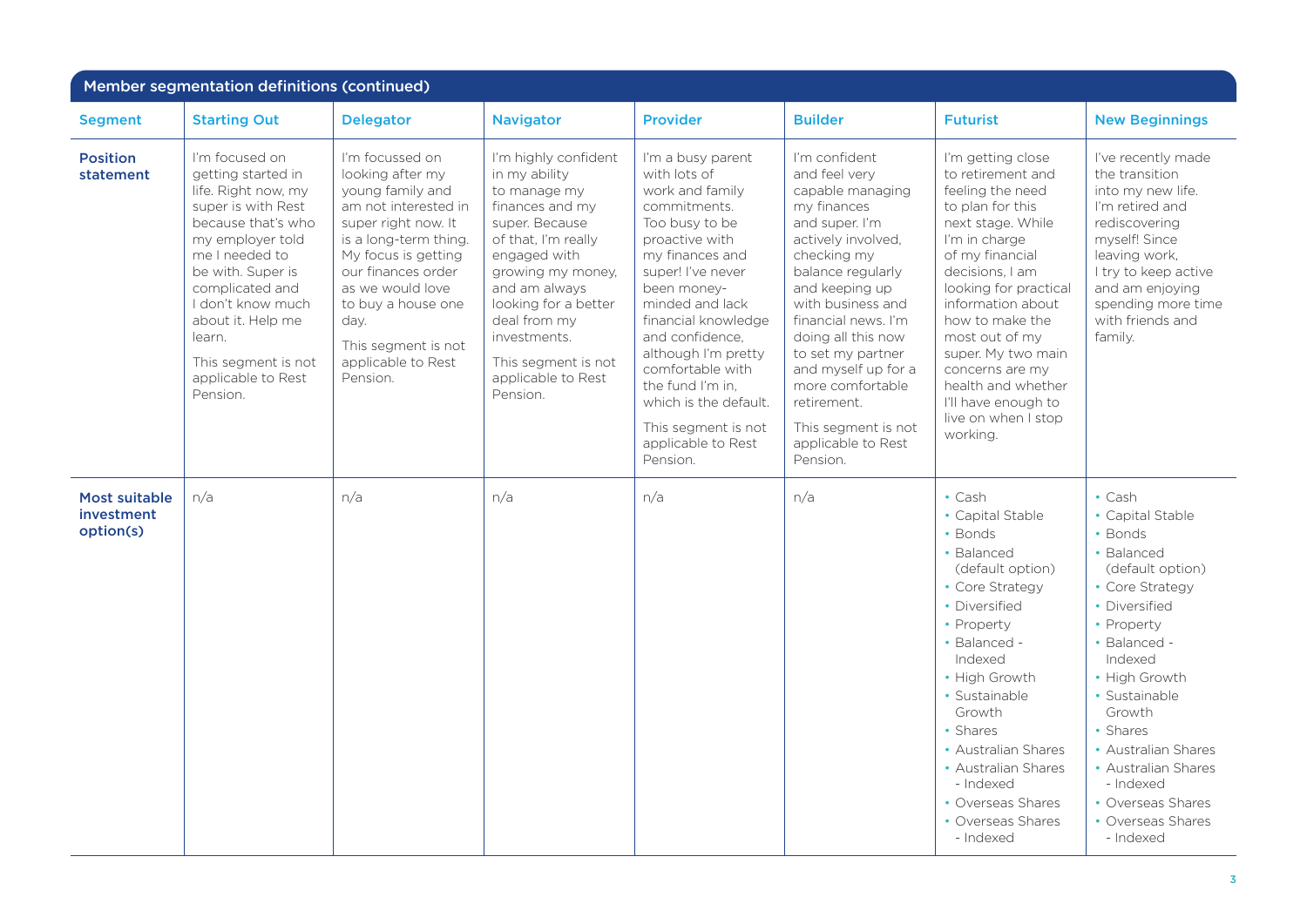| Investment<br>option(s)    | <b>Objectives</b>                                                                                                                                                                                                                                                                                               | <b>Financial situation</b>                                                                                                                                                                                                                                                                                                                                                                                                                                                                                                                                                                                                                                                                                                                                                                                                                                                                                                                                                           | <b>Needs</b>                                                                                                                                                            | <b>Member</b><br>segment          |
|----------------------------|-----------------------------------------------------------------------------------------------------------------------------------------------------------------------------------------------------------------------------------------------------------------------------------------------------------------|--------------------------------------------------------------------------------------------------------------------------------------------------------------------------------------------------------------------------------------------------------------------------------------------------------------------------------------------------------------------------------------------------------------------------------------------------------------------------------------------------------------------------------------------------------------------------------------------------------------------------------------------------------------------------------------------------------------------------------------------------------------------------------------------------------------------------------------------------------------------------------------------------------------------------------------------------------------------------------------|-------------------------------------------------------------------------------------------------------------------------------------------------------------------------|-----------------------------------|
| • Cash                     | This 'member-tailored' option<br>generally consists of 100%<br>'defensive' assets and is designed<br>for members who wish to<br>preserve capital and reduce<br>investment risk.                                                                                                                                 | Common traits among members who might benefit from this investment<br>option includes members who have a very low tolerance to risk, a short<br>investment time horizon (3 months or less), or members who would like to<br>diversify their portfolio across multiple investment options to achieve an<br>appropriate level of risk that's right for their financial needs and objectives.<br>This investment option might suit members who are actively engaged<br>directly with their superannuation, or who are receiving personal advice in<br>relation to their superannuation.<br>This option has a Risk band of 1 (Very Low) so has a minimum suggested<br>timeframe of 3 months or less. This means this option may benefit older<br>members with a limited ability to bear loss (and recover over time) however<br>this option may also be appropriate for members with a longer time horizon<br>based on their financial needs and objectives and their appetite for risk. | Members are likely<br>to need a low fee<br>investment option that<br>will provide capital<br>preservation over the<br>short term.                                       | • Futurist<br>• New<br>Beginnings |
| • Capital<br><b>Stable</b> | This 'structured' option<br>predominantly consists of<br>'defensive' assets and is designed<br>for members who want to invest<br>in a pre-determined mix of asset<br>classes which aims to provide<br>a stable pattern of investment<br>returns while reducing the risk of<br>negative returns in any one year. | Common traits among members who might benefit from this investment<br>option includes members who have a lower tolerance to risk, a shorter<br>investment time horizon (a minimum of 6 years), or members who would<br>like to diversify their portfolio across multiple investment options to achieve<br>an appropriate level of risk that's right for their financial needs<br>and objectives.<br>This investment option might suit members who are actively engaged<br>directly with their superannuation, or who are receiving personal advice in<br>relation to their superannuation.<br>This option has a Risk band of 4 (Medium) so has a minimum suggested<br>timeframe of 6+ years. This means this option may benefit older members<br>with a limited ability to bear loss (and recover over time) however this<br>option may also be appropriate for members with a longer time horizon<br>based on their financial needs and objectives and their appetite for risk.     | Members are likely<br>to need a low fee<br>investment option<br>that will enable some<br>growth by providing<br>a stable pattern of<br>returns over the<br>medium term. |                                   |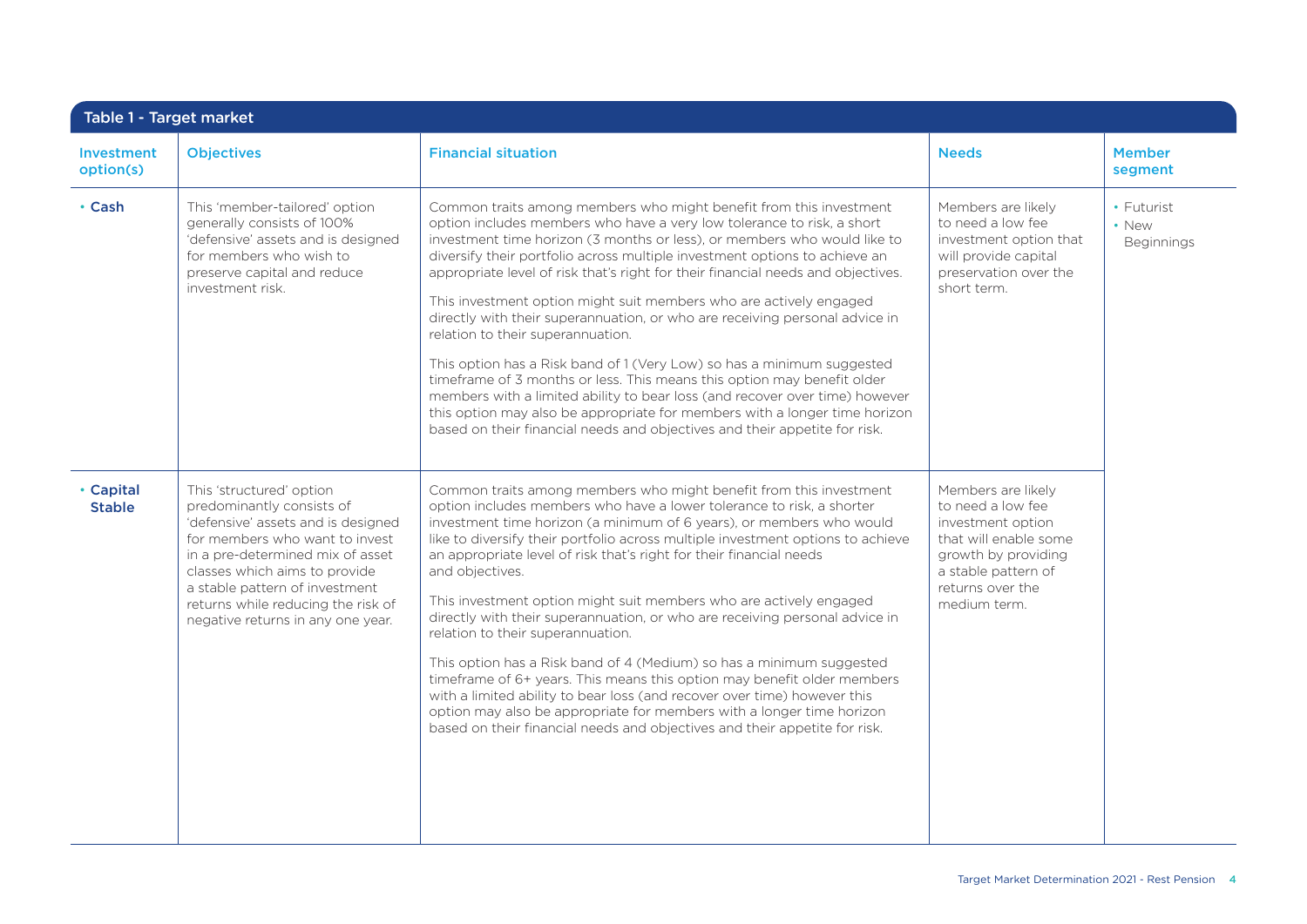| <b>Investment</b><br>option(s) | <b>Objectives</b>                                                                                                                                                                                                      | <b>Financial situation</b>                                                                                                                                                                                                                                                                                                                                                                                                                                                                                                                                                                                                                                                                                                                                                                                                                                                                                                                                                 | <b>Needs</b>                                                                                                                                                            | <b>Member</b><br>segment          |
|--------------------------------|------------------------------------------------------------------------------------------------------------------------------------------------------------------------------------------------------------------------|----------------------------------------------------------------------------------------------------------------------------------------------------------------------------------------------------------------------------------------------------------------------------------------------------------------------------------------------------------------------------------------------------------------------------------------------------------------------------------------------------------------------------------------------------------------------------------------------------------------------------------------------------------------------------------------------------------------------------------------------------------------------------------------------------------------------------------------------------------------------------------------------------------------------------------------------------------------------------|-------------------------------------------------------------------------------------------------------------------------------------------------------------------------|-----------------------------------|
| • Bonds                        | This 'member-tailored' option<br>generally consists of 100%<br>'defensive' assets and is designed<br>for members who want a stable<br>pattern of investment returns<br>while reducing the risk of negative<br>returns. | Common traits among members who might benefit from this investment<br>option includes members who have a lower tolerance to risk, a shorter<br>investment time horizon (less than 4 years), or members who would like to<br>diversify their portfolio across multiple investment options to achieve an<br>appropriate level of risk that's right for their financial needs and objectives.<br>This investment option might suit members who are actively engaged<br>directly with their superannuation, or who are receiving personal advice in<br>relation to their superannuation.<br>This option has a Risk band of 4 (Medium) so has a minimum suggested<br>timeframe of 4+ years. This means this option may benefit older members<br>with a limited ability to bear loss (and recover over time) however this<br>option may also be appropriate for members with a longer time horizon<br>based on their financial needs and objectives and their appetite for risk. | Members are likely<br>to need a low fee<br>investment option<br>that will enable some<br>growth by providing<br>a stable pattern of<br>returns over the<br>medium term. | • Futurist<br>• New<br>Beginnings |
| <b>Balanced</b>                | This 'structured' option is<br>designed for members who<br>want to achieve a balance of<br>risk and return by investing in<br>approximately equal proportions<br>of pre-determined 'growth' and<br>'defensive' assets. | Common traits among members who might benefit from this investment<br>option includes members who wish to invest in a diversified investment<br>option to achieve an appropriate level of risk that's right for their financial<br>needs and objectives.<br>This investment option might suit members who are actively engaged<br>directly with their superannuation, or who are receiving personal advice in<br>relation to their superannuation.<br>This option has a Risk band of 5 (Medium to High) so has a minimum<br>suggested timeframe of 10+ years. This means this option may benefit<br>older members with a moderate ability to bear loss (and recover over time)<br>however this option may also be appropriate for members with a shorter<br>time horizon based on their financial needs and objectives and their appetite<br>for risk.                                                                                                                     | Members are likely<br>to need a low fee<br>investment option that<br>will enable moderate<br>risk and growth over<br>the medium term.                                   |                                   |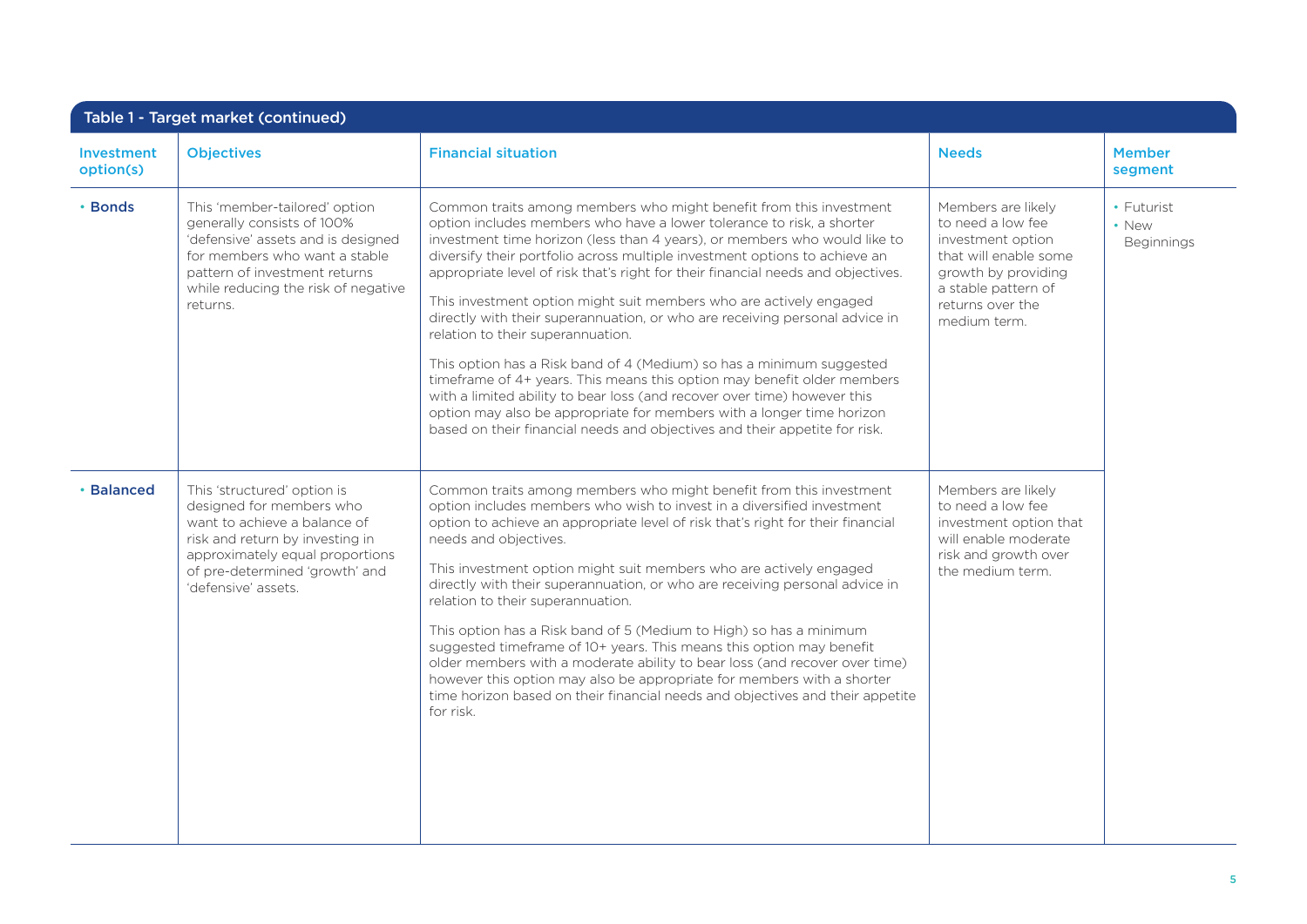| Table 1 - Target market (continued)                                                                                         |                                                                                                                                                                                                                                                                                                                                                                                                                                                                                                                                                                                          |                                                                                                                                                                                                                                                                                                                                                                                                                                                                                                                                                                                                                                                                                                                                                                                                                                                                                                                                                          |                                                                                                                                                                                  |                                   |  |
|-----------------------------------------------------------------------------------------------------------------------------|------------------------------------------------------------------------------------------------------------------------------------------------------------------------------------------------------------------------------------------------------------------------------------------------------------------------------------------------------------------------------------------------------------------------------------------------------------------------------------------------------------------------------------------------------------------------------------------|----------------------------------------------------------------------------------------------------------------------------------------------------------------------------------------------------------------------------------------------------------------------------------------------------------------------------------------------------------------------------------------------------------------------------------------------------------------------------------------------------------------------------------------------------------------------------------------------------------------------------------------------------------------------------------------------------------------------------------------------------------------------------------------------------------------------------------------------------------------------------------------------------------------------------------------------------------|----------------------------------------------------------------------------------------------------------------------------------------------------------------------------------|-----------------------------------|--|
| <b>Investment</b><br>option(s)                                                                                              | <b>Objectives</b>                                                                                                                                                                                                                                                                                                                                                                                                                                                                                                                                                                        | <b>Financial situation</b>                                                                                                                                                                                                                                                                                                                                                                                                                                                                                                                                                                                                                                                                                                                                                                                                                                                                                                                               | <b>Needs</b>                                                                                                                                                                     | <b>Member</b><br>segment          |  |
| • Property                                                                                                                  | This 'member-tailored' option is<br>designed for members who want<br>to achieve a balance of risk and<br>return by investing in a mix of<br>Australian and overseas property<br>assets classes.                                                                                                                                                                                                                                                                                                                                                                                          | Common traits among members who might benefit from this investment<br>option includes members who have a moderate tolerance for risk or wish to<br>diversify across investment options to achieve an appropriate level of risk<br>that's right for their financial needs and objectives.<br>This investment option might suit members who are actively engaged<br>directly with their superannuation, or who are receiving personal advice<br>in relation to their superannuation.<br>This option has a Risk band of 5 (Medium to High) so has a minimum<br>suggested timeframe of 10+ years. This means this option may benefit<br>younger members with a greater ability to bear loss (and recover over time)<br>however this option may also be appropriate for members with a shorter<br>time horizon based on their financial needs and objectives and their appetite<br>for risk.                                                                  | Members are likely<br>to need a low fee<br>investment option that<br>will not erode balances<br>but will still enable<br>faster paced growth<br>than a more defensive<br>option. | • Futurist<br>• New<br>Beginnings |  |
| • Core<br><b>Strategy</b><br>• Diversified<br>· Balanced -<br><b>Indexed</b><br>• High<br>Growth<br>• Sustainable<br>Growth | These 'structured' options<br>are designed for members<br>who want to take a more<br>aggressive approach by investing<br>predominantly in 'growth' assets.<br>Objectives of members choosing<br>to invest in these options may<br>include a desire to grow their<br>balance at a faster pace over the<br>long term regardless of a higher<br>exposure to potential negative<br>markets.<br>Additionally, the Sustainable<br>Growth option is designed for<br>values-based members who want<br>enhanced environmental, social<br>and governance criteria applied<br>to their investments. | Common traits among members who might benefit from these investment<br>options include members who have a higher tolerance to risk, a longer<br>investment time horizon, or members who diversify their portfolio across<br>multiple investment options to achieve an appropriate level of risk that's<br>right for their financial needs and objectives.<br>These investment options might suit members who are actively engaged<br>directly with their superannuation, or who are receiving personal advice<br>in relation to their superannuation.<br>These options have a Risk band of 6 (High) so have a minimum suggested<br>timeframe of 12+ years. This means these options may benefit younger<br>members with a greater ability to bear loss (and recover over time) however<br>these options may also be appropriate for members with a shorter time<br>horizon based on their financial needs and objectives and their appetite<br>for risk. | Members are likely<br>to need a low fee<br>investment option that<br>will not erode balances<br>but will still enable<br>faster paced growth<br>than a more defensive<br>option. |                                   |  |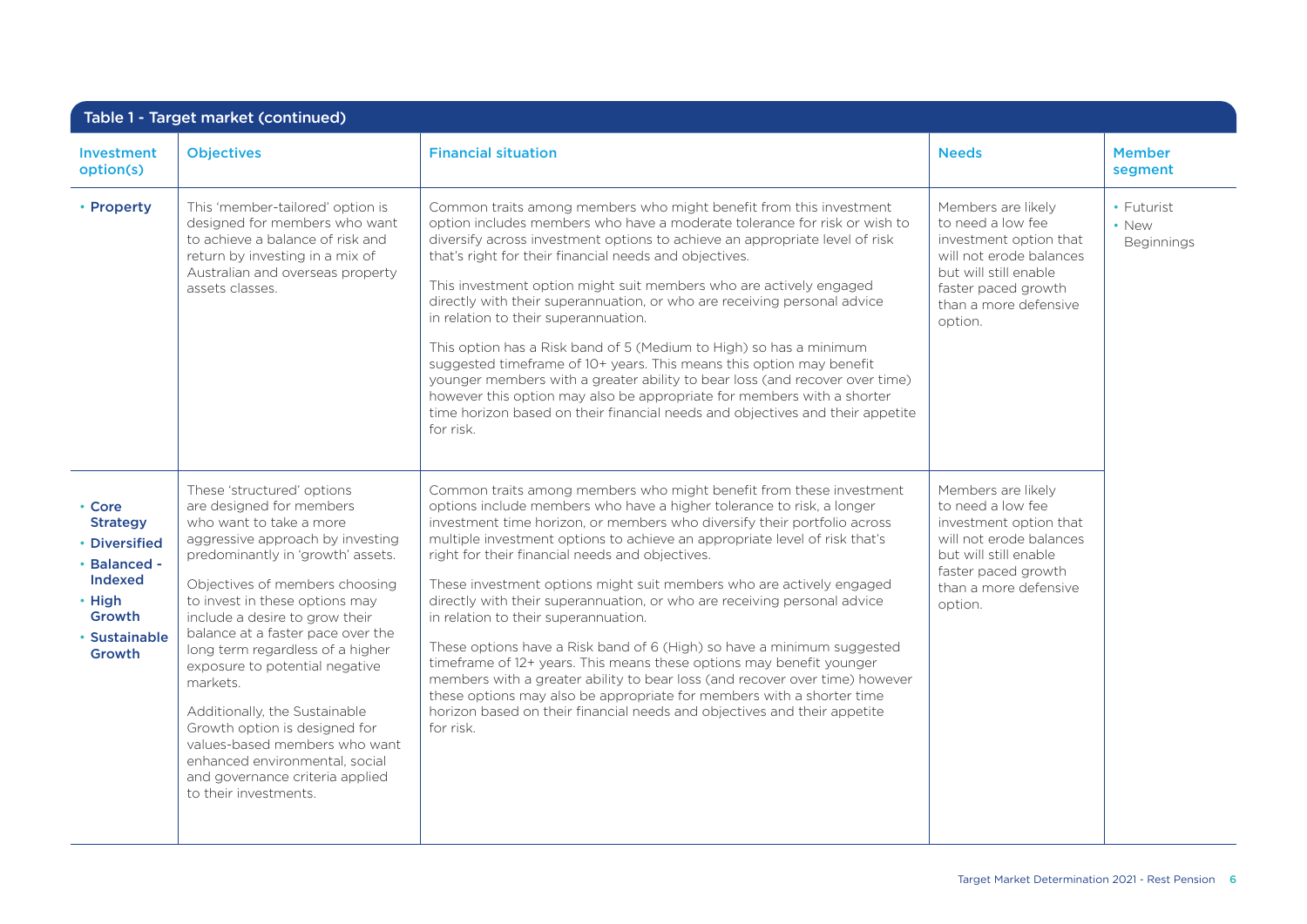| Table 1 - Target market (continued)                                                                                                                                       |                                                                                                                                                                                                                                                                                                                                                          |                                                                                                                                                                                                                                                                                                                                                                                                                                                                                                                                                                                                                                                                                                                                                                                                                                                                                                                                                                            |                                                                                                                                                                                  |                                                      |
|---------------------------------------------------------------------------------------------------------------------------------------------------------------------------|----------------------------------------------------------------------------------------------------------------------------------------------------------------------------------------------------------------------------------------------------------------------------------------------------------------------------------------------------------|----------------------------------------------------------------------------------------------------------------------------------------------------------------------------------------------------------------------------------------------------------------------------------------------------------------------------------------------------------------------------------------------------------------------------------------------------------------------------------------------------------------------------------------------------------------------------------------------------------------------------------------------------------------------------------------------------------------------------------------------------------------------------------------------------------------------------------------------------------------------------------------------------------------------------------------------------------------------------|----------------------------------------------------------------------------------------------------------------------------------------------------------------------------------|------------------------------------------------------|
| Investment<br>option(s)                                                                                                                                                   | <b>Objectives</b>                                                                                                                                                                                                                                                                                                                                        | <b>Financial situation</b>                                                                                                                                                                                                                                                                                                                                                                                                                                                                                                                                                                                                                                                                                                                                                                                                                                                                                                                                                 | <b>Needs</b>                                                                                                                                                                     | <b>Member</b><br>segment                             |
| • Shares<br>• Australian<br><b>Shares</b><br>• Australian<br>Shares -<br><b>Indexed</b><br>• Overseas<br><b>Shares</b><br>• Overseas<br><b>Shares -</b><br><b>Indexed</b> | These 'member-tailored' options<br>are 'growth' assets which are<br>designed for members who want<br>to build their own customised<br>portfolio.<br>Objectives of members choosing<br>to invest in these options may<br>include a desire to grow their<br>balance at a faster pace regardless<br>of increased exposure to potential<br>negative markets. | Common traits among members who might benefit from these investment<br>options include members who have a higher tolerance to risk, a longer<br>investment time horizon, or members who diversify their portfolio across<br>multiple investment options to achieve an appropriate level of risk that's<br>right for their financial needs and objectives.<br>These investment options might suit members who are actively engaged<br>directly with their superannuation, or who are receiving personal advice in<br>relation to their superannuation.<br>These options have a Risk band of 6 or 7 (High or Very high) so have a<br>minimum suggested timeframe of 12+ years. This means these options may<br>benefit younger members with a greater ability to bear loss (and recover<br>over time) however these options may also be appropriate for members<br>with a shorter time horizon based on their financial needs and objectives<br>and their appetite for risk. | Members are likely<br>to need a low fee<br>investment option that<br>will not erode balances<br>but will still enable<br>faster paced growth<br>than a more defensive<br>option. | $\cdot$ Futurist<br>$\cdot$ New<br><b>Beginnings</b> |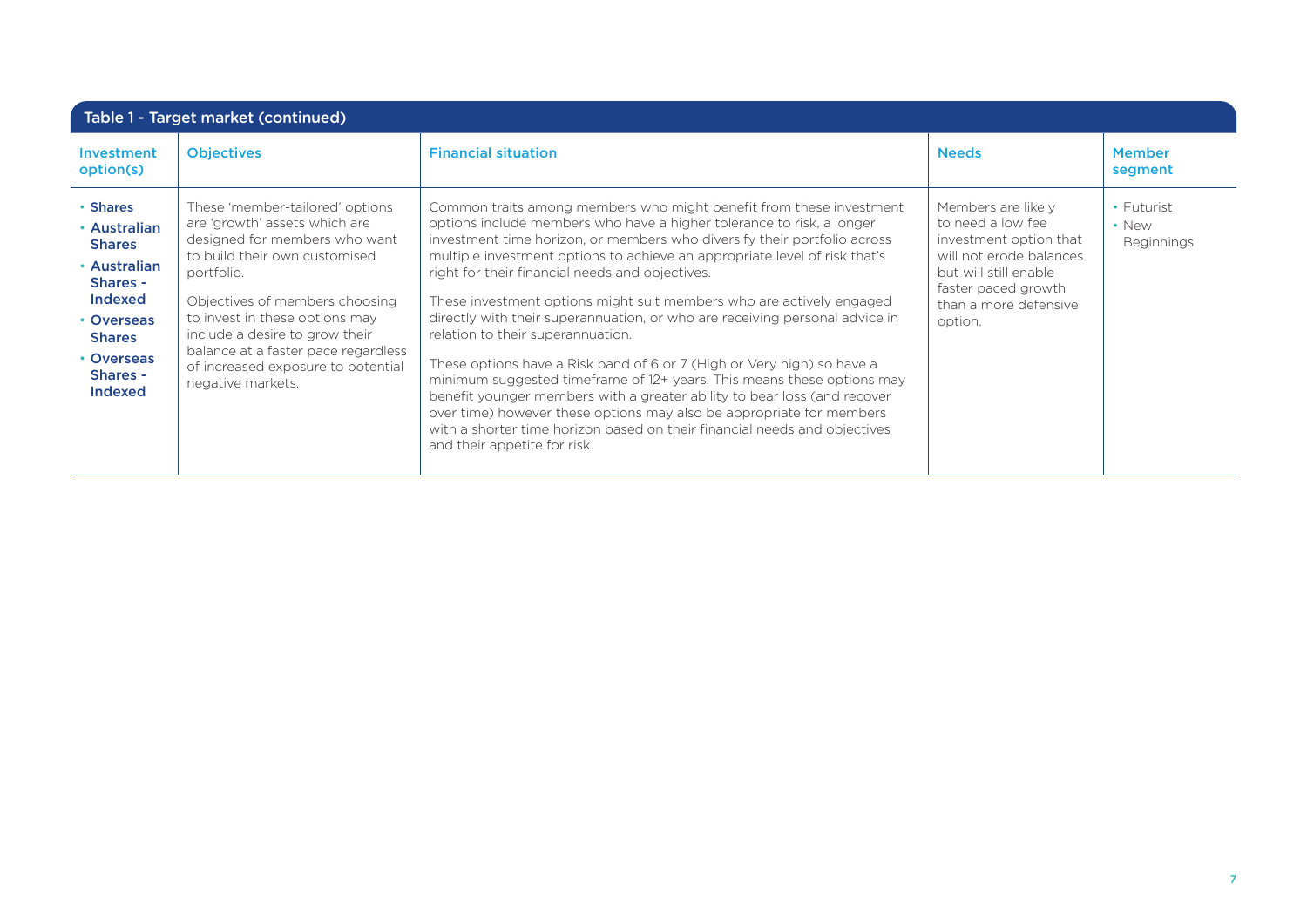## 03. Distribution and conditions

| <b>Investment option</b>           | <b>Channel</b>                                                |                           |                                                                                                                                                                                                                                                                                                                                                                         | <b>Marketing</b>                                                                                  |  |  |
|------------------------------------|---------------------------------------------------------------|---------------------------|-------------------------------------------------------------------------------------------------------------------------------------------------------------------------------------------------------------------------------------------------------------------------------------------------------------------------------------------------------------------------|---------------------------------------------------------------------------------------------------|--|--|
|                                    | <b>Intermediated - Rest Advice</b><br><b>Direct - Website</b> |                           | <b>Distribution conditions</b>                                                                                                                                                                                                                                                                                                                                          |                                                                                                   |  |  |
| Cash                               | $\boldsymbol{\mathsf{x}}$                                     | $\checkmark$              | A 'distribution condition' is a restriction which                                                                                                                                                                                                                                                                                                                       | A range of communication channels are used                                                        |  |  |
| <b>Capital Stable</b>              | $\boldsymbol{\mathsf{X}}$                                     | $\checkmark$              | makes it likely that a consumer acquiring a<br>product will be within the product's target<br>market (e.g. product minimums or other<br>eligibility conditions).<br>such as email.<br>Rest Pension is designed for members who<br>have a minimum of \$10,000 to start<br>their pension.<br>No specific distribution conditions have been<br>set for investment options. | including websites and mobile app, television<br>advertising, digital display advertising, search |  |  |
| <b>Bonds</b>                       | $\boldsymbol{\mathsf{X}}$                                     | $\boldsymbol{\mathsf{X}}$ |                                                                                                                                                                                                                                                                                                                                                                         | engine marketing, social media and other<br>direct marketing communications                       |  |  |
| <b>Balanced</b>                    | $\checkmark$                                                  | $\checkmark$              |                                                                                                                                                                                                                                                                                                                                                                         |                                                                                                   |  |  |
| <b>Core Strategy</b>               | $\boldsymbol{\mathsf{X}}$                                     | $\checkmark$              |                                                                                                                                                                                                                                                                                                                                                                         |                                                                                                   |  |  |
| <b>Diversified</b>                 | $\boldsymbol{\mathsf{X}}$                                     | $\boldsymbol{\mathsf{x}}$ |                                                                                                                                                                                                                                                                                                                                                                         |                                                                                                   |  |  |
| <b>Property</b>                    | $\boldsymbol{\mathsf{x}}$                                     | $\overline{\mathsf{x}}$   |                                                                                                                                                                                                                                                                                                                                                                         |                                                                                                   |  |  |
| <b>Balanced - Indexed</b>          | $\boldsymbol{\mathsf{x}}$                                     | $\checkmark$              |                                                                                                                                                                                                                                                                                                                                                                         |                                                                                                   |  |  |
| <b>High Growth</b>                 | $\boldsymbol{\mathsf{X}}$                                     | $\checkmark$              |                                                                                                                                                                                                                                                                                                                                                                         |                                                                                                   |  |  |
| <b>Sustainable Growth</b>          | $\boldsymbol{\mathsf{X}}$                                     | $\checkmark$              |                                                                                                                                                                                                                                                                                                                                                                         |                                                                                                   |  |  |
| <b>Shares</b>                      | $\boldsymbol{\mathsf{X}}$                                     | $\boldsymbol{\mathsf{X}}$ |                                                                                                                                                                                                                                                                                                                                                                         |                                                                                                   |  |  |
| <b>Australian Shares</b>           | $\boldsymbol{\mathsf{X}}$                                     | $\overline{\mathsf{x}}$   |                                                                                                                                                                                                                                                                                                                                                                         |                                                                                                   |  |  |
| <b>Australian Shares - Indexed</b> | $\boldsymbol{\mathsf{x}}$                                     | $\boldsymbol{\mathsf{X}}$ |                                                                                                                                                                                                                                                                                                                                                                         |                                                                                                   |  |  |
| <b>Overseas Shares</b>             | $\boldsymbol{\times}$                                         | $\boldsymbol{\times}$     |                                                                                                                                                                                                                                                                                                                                                                         |                                                                                                   |  |  |
| <b>Overseas Shares - Indexed</b>   | $\boldsymbol{\mathsf{x}}$                                     | $\boldsymbol{\mathsf{x}}$ |                                                                                                                                                                                                                                                                                                                                                                         |                                                                                                   |  |  |